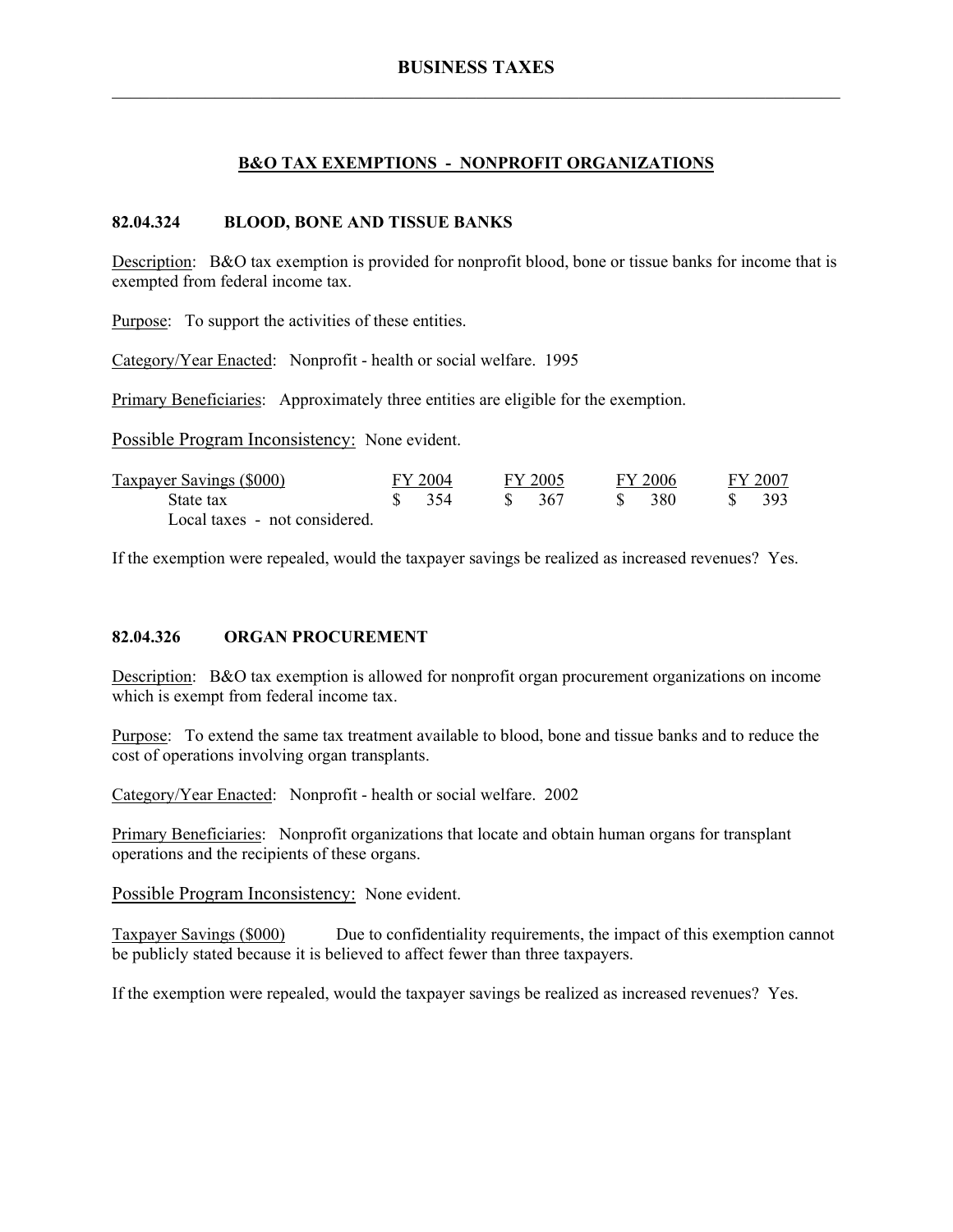## **82.04.327 ADULT FAMILY HOMES**

Description: Homes that provide a protected family-like environment for adult clients with developmental, physical or other disabilities are exempt from B&O tax. To qualify the home must be licensed by DSHS but does not necessarily have to be a nonprofit organization.

Purpose: To reduce the cost of operating these facilities.

Category/Year Enacted: Nonprofit - health or social welfare. 1987

Primary Beneficiaries: Approximately 2,140 homes.

Possible Program Inconsistency: None evident.

| Taxpayer Savings (\$000)      | FY 2004 |       | FY 2005      |       | FY 2006 |     | FY 2007 |     |
|-------------------------------|---------|-------|--------------|-------|---------|-----|---------|-----|
| State tax                     |         | - 283 | $S_{\alpha}$ | - 291 |         | 299 |         | 307 |
| Local taxes - not considered. |         |       |              |       |         |     |         |     |

If the exemption were repealed, would the taxpayer savings be realized as increased revenues? Yes.

## **82.04.338 SERVICES FOR HOP COMMISSION**

Description: Income derived from business activities performed for a hop commodity commission or hop commodity board is exempt from B&O tax, as long as the entity performing the service is a nonprofit organization for federal income tax purposes.

Purpose: To support the activities of such organizations and the commission/board for whom they provide services.

Category/Year Enacted: Agriculture. 1998

Primary Beneficiaries: It is believed that a single nonprofit entity does work for the Hop Commission.

Possible Program Inconsistency: None evident.

Taxpayer Savings (\$000) Due to confidentiality requirements, the impact of this exemption cannot be publicly stated because it is believed to affect fewer than three taxpayers.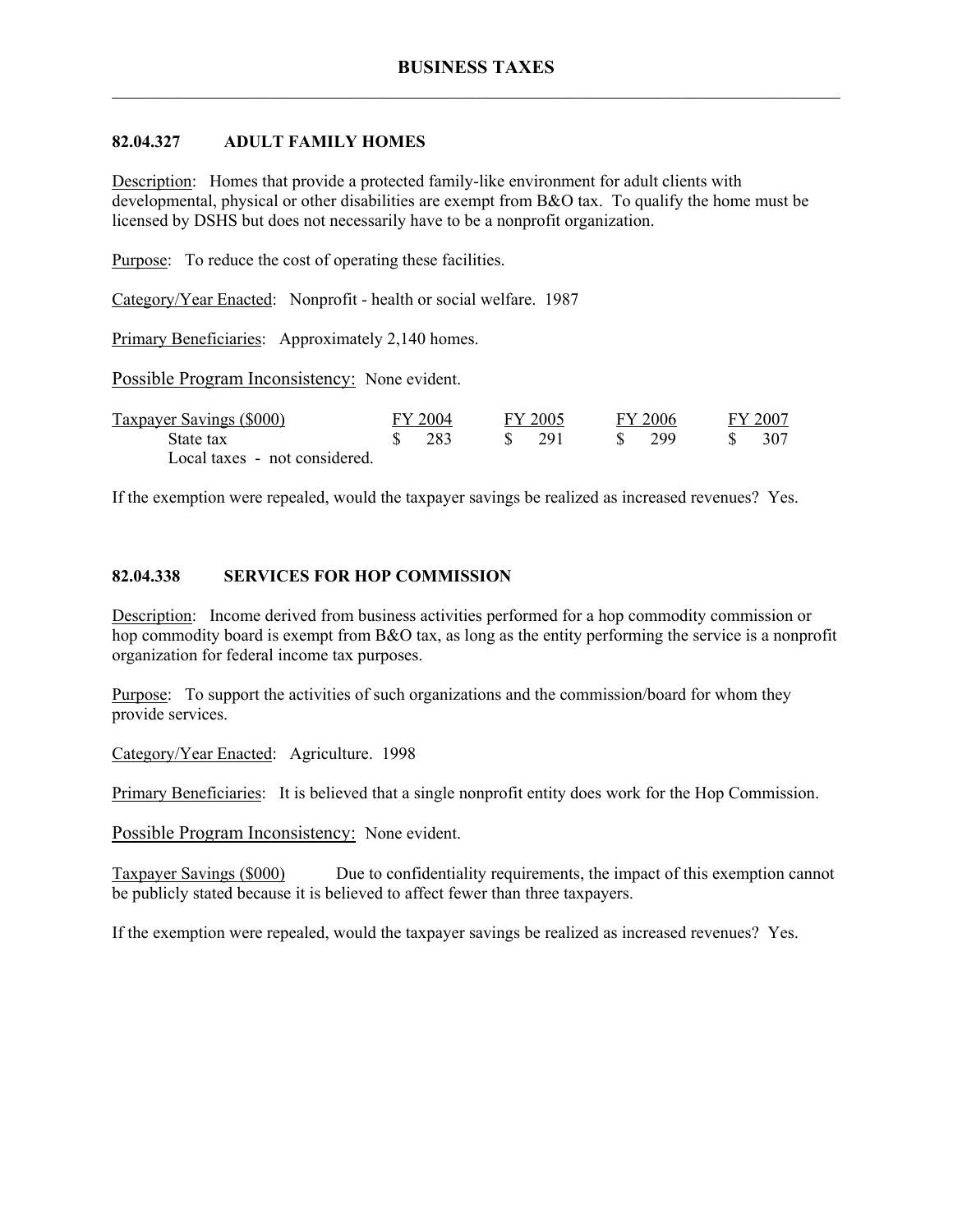### **82.04.339 CHURCH DAY CARE**

Description: B&O tax does not apply to day care centers operated in churches, if the care is provided for less than 24 consecutive hours.

Purpose: To reduce the cost of operating such facilities.

Category/Year Enacted: Nonprofit - health or social welfare. 1992

Primary Beneficiaries: Approximately 315 day care centers and their clients.

Possible Program Inconsistency: None evident.

| Taxpayer Savings (\$000)      | FY 2004 | FY 2005           | FY 2006  | FY 2007 |
|-------------------------------|---------|-------------------|----------|---------|
| State tax                     | \$1,167 | $\frac{1,232}{ }$ | \$ 1.299 | \$1,370 |
| Local taxes - not considered. |         |                   |          |         |

If the exemption were repealed, would the taxpayer savings be realized as increased revenues? Yes.

# **82.04.3395 CHILD CARE RESOURCES AND REFERRAL**

Description: Nonprofit child care resource and referral services are exempt from B&O tax on income received for services which link families with licensed child care providers. Also exempt is any income received for recruiting, training and supporting child care providers and work with businesses and communities regarding child care issues.

Purpose: To reduce the cost of providing such services.

Category/Year Enacted: Nonprofit - health or social welfare. 1995

Primary Beneficiaries: Approximately 15 child care resource and referral offices, many of which are housed under an umbrella organization such as a community action program.

Possible Program Inconsistency: None evident.

| Taxpayer Savings (\$000)      | FY 2004 |  | FY 2005 |  | FY 2006 |  | FY 2007 |  |
|-------------------------------|---------|--|---------|--|---------|--|---------|--|
| State tax                     |         |  |         |  |         |  |         |  |
| Local taxes - not considered. |         |  |         |  |         |  |         |  |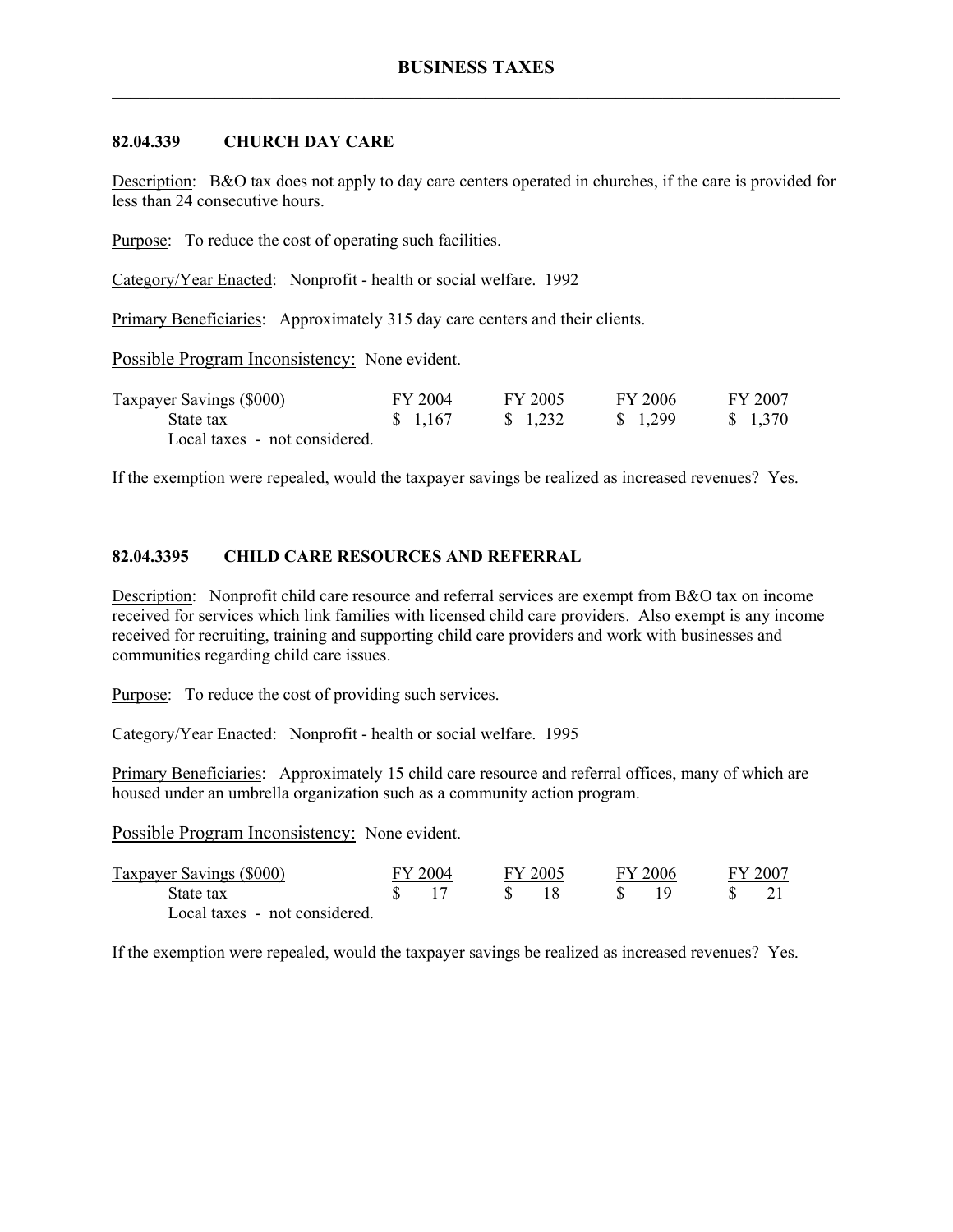## **82.04.355 TRANSPORTATION SERVICES FOR COMMUTERS AND PERSONS WITH SPECIAL NEEDS**

Description: B&O tax exemption is provided for non-fee income received by nonprofit social service organizations, van pools and car pools that provide transportation services for commuters and persons with special transportation needs.

Purpose: To reduce motor vehicle fuel consumption and traffic congestion by promoting commuter ridesharing. Also to support nonprofit organizations that provide group transportation services to persons with special needs.

Category/Year Enacted: Other. 1979

Primary Beneficiaries: Nonprofit social service organizations that provide transportation services.

Possible Program Inconsistency: None evident.

Taxpayer Savings (\$000) Minimal; it is assumed that most income received for providing transportation services would be subject to public utility tax under the urban transportation classification, not B&O tax.

If the exemption were repealed, would the taxpayer savings be realized as increased revenues? Yes.

### **82.04.363 CAMPS AND CONFERENCE CENTERS**

Description: Exemption from B&O tax is allowed for nonprofit organizations for amounts received for providing certain items at a camp or conference center conducted on property that is exempt from property tax. This includes charges for furnishing food and meals, camping and lodging facilities, the use of meeting rooms, parking, books, tapes and other products available to participants of the camp or conference but not to the general public.

Purpose: To reduce the cost of operating such camps and conference centers.

Category/Year Enacted: Nonprofit - charitable or religious. 1997

Primary Beneficiaries: Nonprofit organizations that operate camps or conference centers.

Possible Program Inconsistency: None evident.

| Taxpayer Savings (\$000)      | FY 2004 |  | FY 2005 |  | FY 2006 |  | FY 2007 |  |
|-------------------------------|---------|--|---------|--|---------|--|---------|--|
| State tax                     |         |  |         |  |         |  |         |  |
| Local taxes - not considered. |         |  |         |  |         |  |         |  |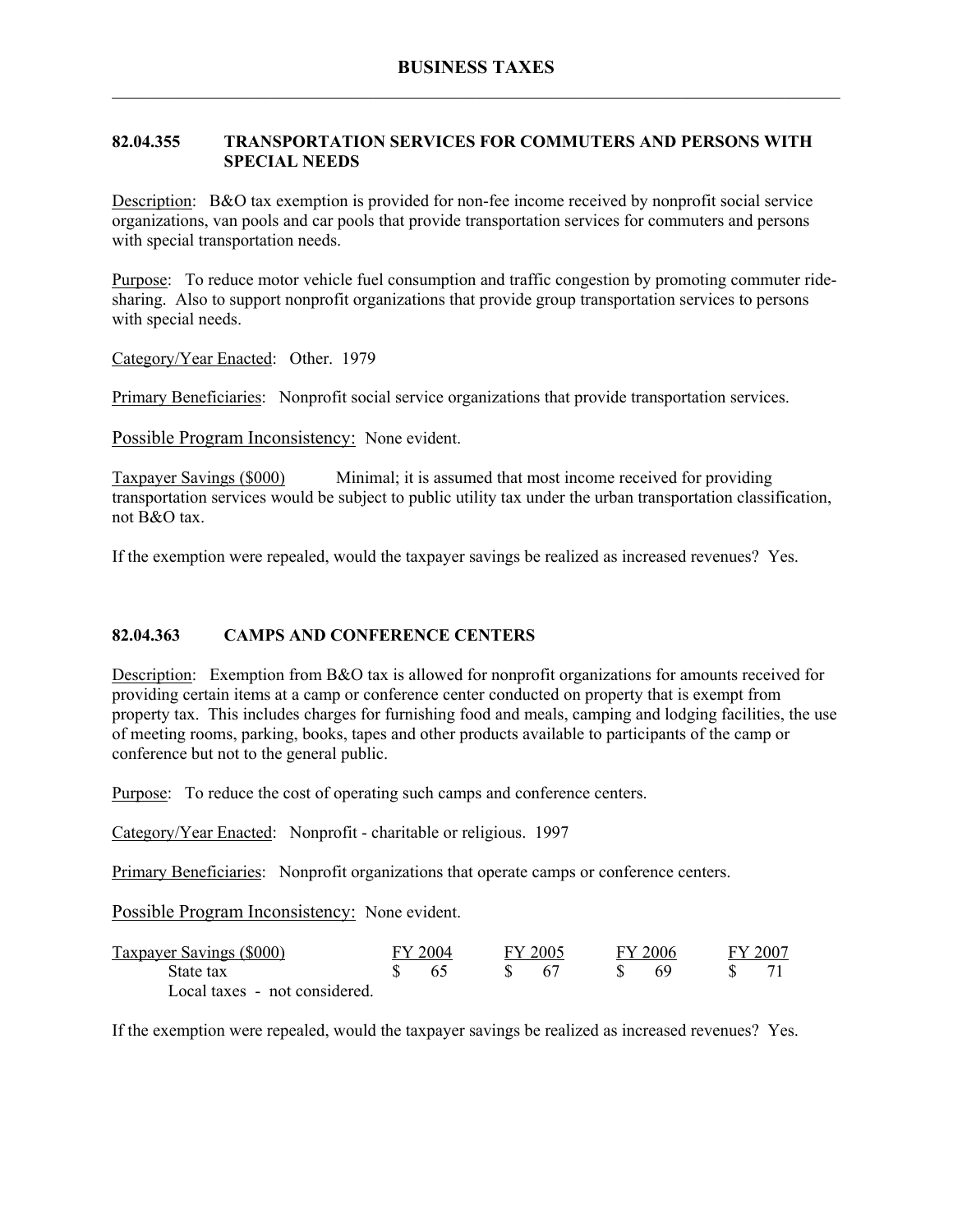# **82.04.3651 NONPROFIT ORGANIZATION FUND-RAISING**

Description: B&O tax does not apply to amounts received by a nonprofit organization from fund-raising activities, such as funds generated by soliciting or accepting contributions or selling goods or services at fund-raising events. For purposes of this exemption, fund-raising does not include the operation of a regular place of business such as a bookstore, thrift shop or restaurant.

Purpose: To support the activities of nonprofit organizations.

Category/Year Enacted: Nonprofit - other. 1998

Primary Beneficiaries: Nonprofit organizations which raise funds to support their activities.

Possible Program Inconsistency: None evident.

| Taxpayer Savings (\$000)      | FY 2004 | FY 2005 | FY 2006 | FY 2007 |
|-------------------------------|---------|---------|---------|---------|
| State tax                     |         |         |         |         |
| Local taxes - not considered. |         |         |         |         |

If the exemption were repealed, would the taxpayer savings be realized as increased revenues? Yes.

## **82.04.367 STUDENT LOAN ORGANIZATIONS**

Description: B&O tax exemption is provided for the income of nonprofit organizations that issue debt for student loans and for guarantee agencies under the federal guaranteed student loan program.

Purpose: To promote the availability of student loans.

Category/Year Enacted: Nonprofit - other. 1987

Primary Beneficiaries: Nonprofit student loan organizations and the students whose loans are provided by these agencies.

Possible Program Inconsistency: None evident.

Taxpayer Savings (\$000) Due to confidentiality requirements, the impact of this exemption cannot be publicly stated because it is believed to affect fewer than three taxpayers.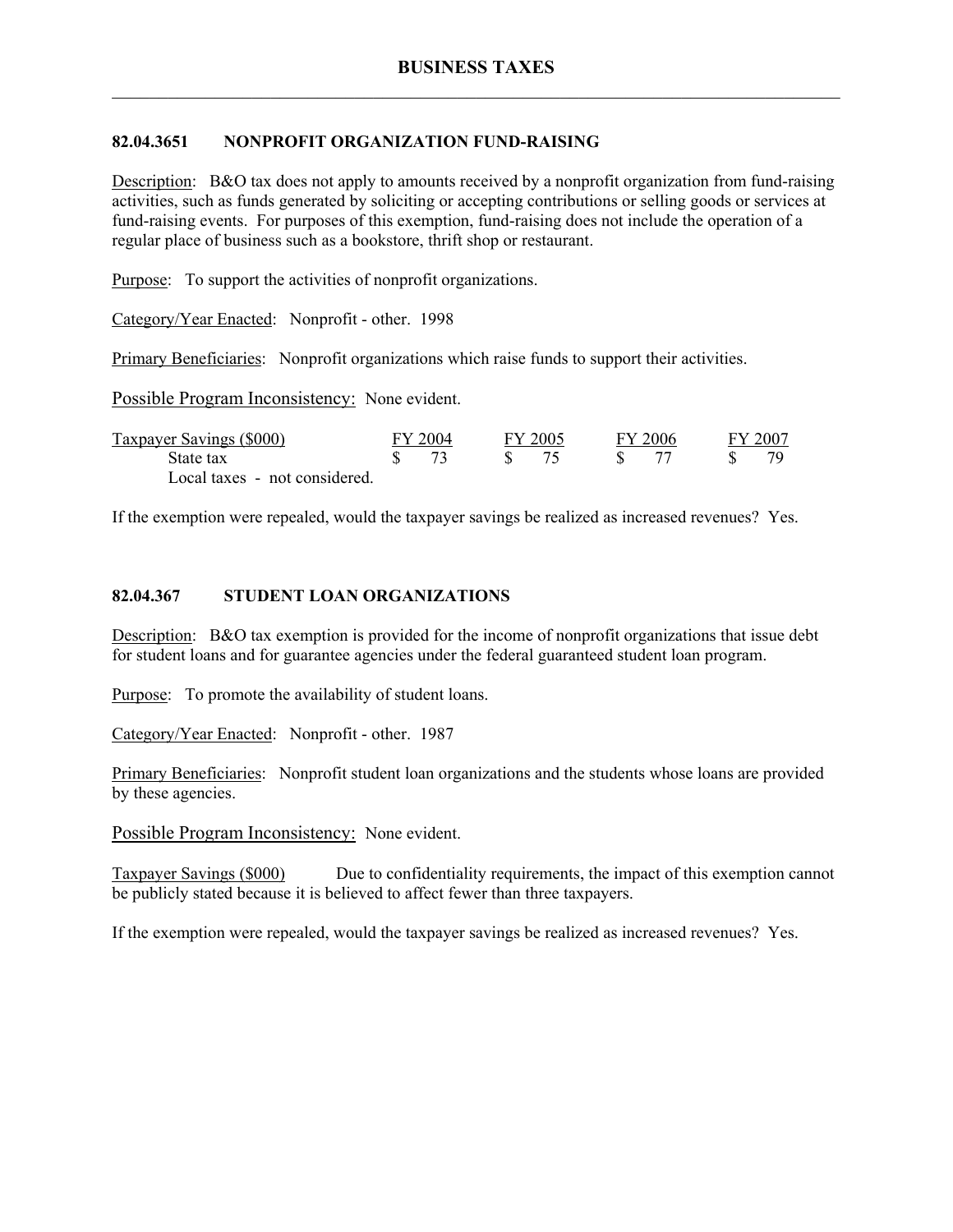### **82.04.368 CREDIT AND DEBT COUNSELING SERVICES**

Description: Nonprofit organizations that provide counseling services for consumers relating to credit and debt issues are exempt from B&O tax.

Purpose: To reduce the cost of providing such services.

Category/Year Enacted: Nonprofit - other. 1993

Primary Beneficiaries: Approximately two dozen firms that provide these services.

Possible Program Inconsistency: None evident.

| Taxpayer Savings (\$000)      | FY 2004 |  | FY 2005 |  | FY 2006 |  | FY 2007 |  |
|-------------------------------|---------|--|---------|--|---------|--|---------|--|
| State tax                     | 250     |  | 250     |  | -250    |  |         |  |
| Local taxes - not considered. |         |  |         |  |         |  |         |  |

If the exemption were repealed, would the taxpayer savings be realized as increased revenues? Yes.

#### **82.04.370 FRATERNAL INSURANCE**

Description: Income derived from insurance premiums by fraternal benefit societies and fraternal fire insurance associations is exempt from B&O tax. Fraternal societies pay death and disability benefits and insure property for their members. These premiums are also exempt from insurance premiums tax.

Purpose: To support the programs and activities of these organizations.

Category/Year Enacted: Other. 1935

Primary Beneficiaries: Approximately 23 societies and their members.

Possible Program Inconsistency: None evident.

| <b>Taxpayer Savings (\$000)</b> | FY 2004  | FY 2005 | FY 2006  | FY 2007  |
|---------------------------------|----------|---------|----------|----------|
| State tax                       | \$ 1,916 | \$1,959 | \$ 2.002 | \$ 2.046 |
| Local taxes - not considered.   |          |         |          |          |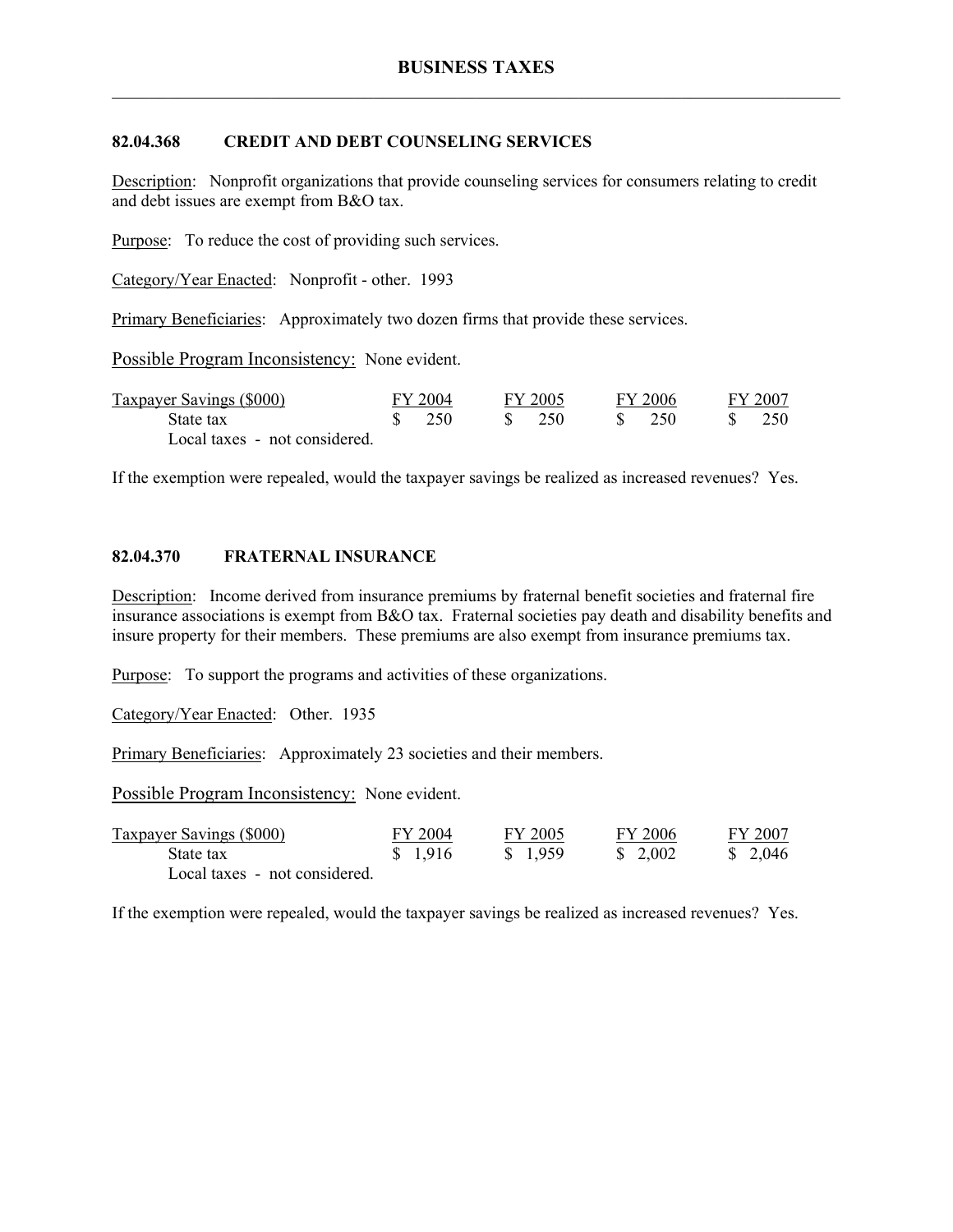### **82.04.380 RED CROSS**

Description: B&O tax exemption is allowed for the income of corporations that are created by Congress whose principal purpose is to provide volunteer aid to the armed forces and national/international disaster relief. The Red Cross is considered as an instrumentality of the federal government and cannot be directly taxed by the state under existing Supreme Court decisions.

Purpose: To support the social services that this organization provides.

Category/Year Enacted: Nonprofit - health or social welfare. 1935

Primary Beneficiaries: The American Red Cross.

Possible Program Inconsistency: None evident.

Taxpayer Savings (\$000) Due to confidentiality requirements, the impact of this exemption cannot be publicly stated, because it is believed to affect fewer than three taxpayers.

If the exemption were repealed, would the taxpayer savings be realized as increased revenues? No.

## **82.04.385 SHELTERED WORKSHOPS**

Description: B&O tax exemption is provided for nonprofit organizations that operate sheltered workshops and group training homes for the developmentally disabled on income received from the state.

Purpose: To reduce the cost of providing these services.

Category/Year Enacted: Nonprofit - health or social welfare. 1970

Primary Beneficiaries: Approximately 100 workshops/training homes throughout the state.

Possible Program Inconsistency: None evident.

| <b>Taxpayer Savings (\$000)</b> | FY 2004             | FY 2005           | FY 2006           | FY 2007 |
|---------------------------------|---------------------|-------------------|-------------------|---------|
| State tax                       | $\frac{\$}{\$}$ 926 | $\frac{1}{2}$ 950 | $\frac{1}{2}$ 975 | \$1,000 |
| Local taxes - not considered.   |                     |                   |                   |         |